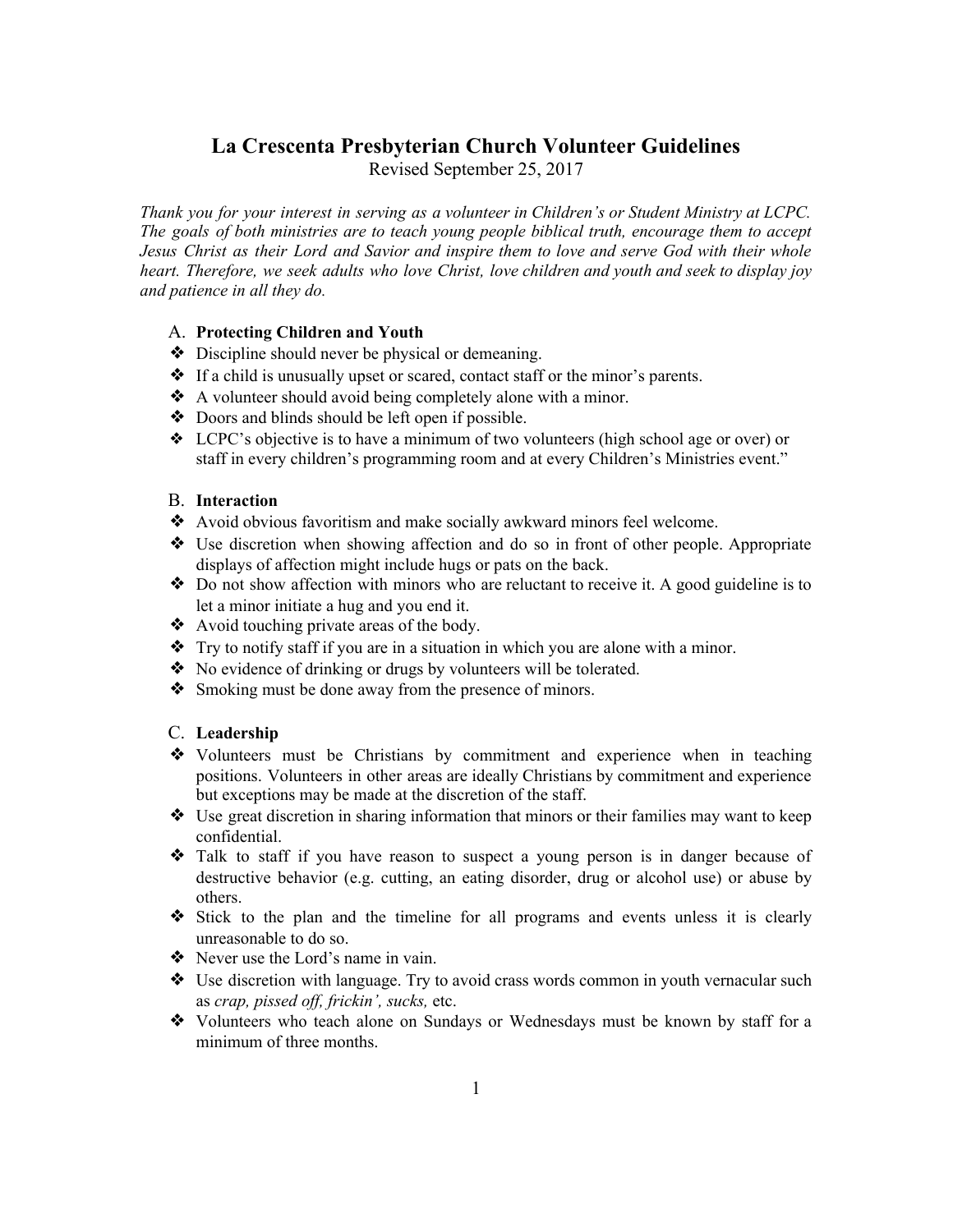#### D. **Spending Money**

- ❖ Obtain staff approval in advance for purchases over \$25 that require reimbursement.
- ❖ Keep any receipts and submit them to staff for reimbursement by LCPC.
- ❖ Avoid lending money to minors.
- ❖ Use discretion in giving and try to avoid the appearance of favoritism.

# E. **Driving/Travel**

- ❖ Drivers must be at least 18 years of age or older.
- ❖ Volunteer drivers should ensure speed restrictions are safe for the prevailing road conditions, not exceeding the posted speed limit, and under no circumstances exceeding 70 mph while driving personal vehicles or church vans during LCPC trips.
- ❖ Try to avoid driving alone with a minor.
- ❖ If driving a minor alone, always let someone know when you are leaving (e.g. a parent or a staff member).
- ❖ Volunteers should inform staff and give contact information if they are driving minors off campus.
- ❖ In order to drive a Church/CFC van you must be at least 21 years of age or older. A driving record from the DMV must be received by the church before you may drive a church van. No one with 3 points or more on their driving record will be allowed to drive the van. Your record must be pulled each time you drive a van or you may submit your license to the CFC to be put on an automatic notification system.

## F. **Discipline**

- ❖ While public discipline is acceptable to maintain control, it is usually better to discipline privately.
- $\triangleleft$  Avoid using time outs.
- $\triangleleft$  Never discipline children  $6<sup>th</sup>$  grade or younger by sending them outside alone.
- ❖ In cases of extreme misbehavior allow staff to deal with consequences and parental contact.

## G. **Bathroom Policies**

- $\triangleleft$  Minors in 2<sup>nd</sup> grade and above may walk to the bathroom by themselves.
- ❖ Minors cannot be refused permission to go to the bathroom, but it helps to confront children who are seeking to separate from the group.
- ❖ Preschoolers may be accompanied into a stall if an adult is needed.
- ❖ Volunteers may never be in a restroom alone with a child with the door closed.
- ❖ Diapers are only to be changed in designated areas and in the presence of other volunteers.
- ❖ Children should have as much privacy as possible. Enter a bathroom only when absolutely necessary to assist the child. Keep the door open."

## H. **Application and Screening Process**

- ❖ Volunteers are required to fill out a volunteer application for Children's Ministry and Student Ministry.
- ❖ All volunteers over the age of 18 are required to submit to a confidential, internet- based screening process designed to inform staff of past criminal behavior.